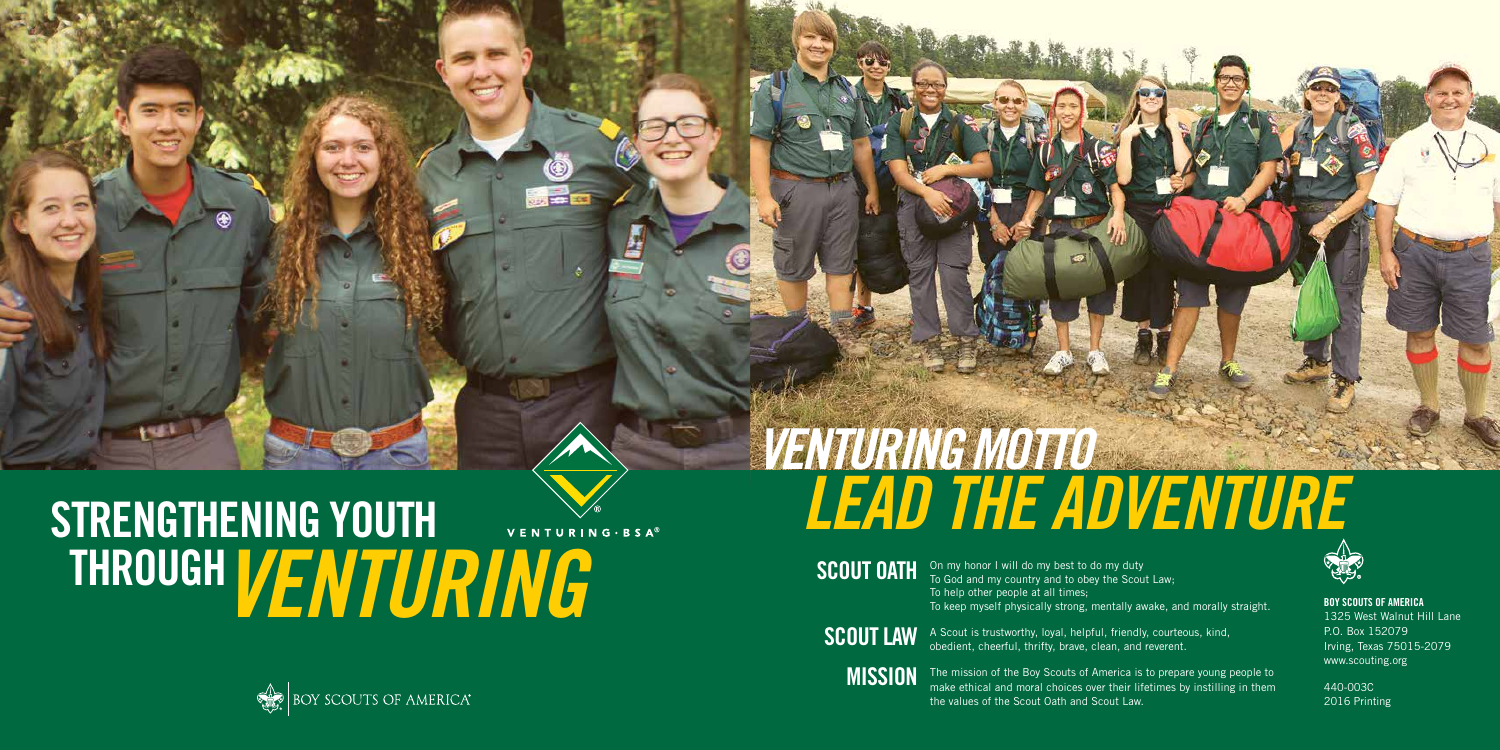

# ADVENTURE WITH A PURPOSE

Venturing is a youth development program of the Boy Scouts of America for young men and women ages 14 through 20. Youth may also apply for the program at age 13 if they have completed eighth grade.

Venturing is adventure with a purpose. It fosters positive attitudes toward service while helping young adults to develop camaraderie and leadership skills—and most of all to have FUN!

The positive experiences enjoyed by young people in Venturing crews can help them mature and develop into responsible, caring adults. They provide service to the community while also pursuing their special interests through exciting and meaningful activities.

- Backpacking Skiing
- Drama club Whitewater rafting
- 
- 
- Service-oriented projects Participating in historical reenactments
- 
- 

Venturing is based on a unique, dynamic relationship between Venturers, adult leaders and mentors, and local community organizations. Venturing allows the youth that you serve to explore their unique interests. Examples might include:

There are no "typical" Venturing crews. It's about what happens to young people as they lead and serve others, and as they grow and learn from that experience. Many times Venturing takes place outdoors but it can also happen indoors. Venturing is whatever you make it, and each Venturing crew is different.

• Robotics • Conducting summer programs for children • Rock climbing • Job shadowing to learn from local professionals



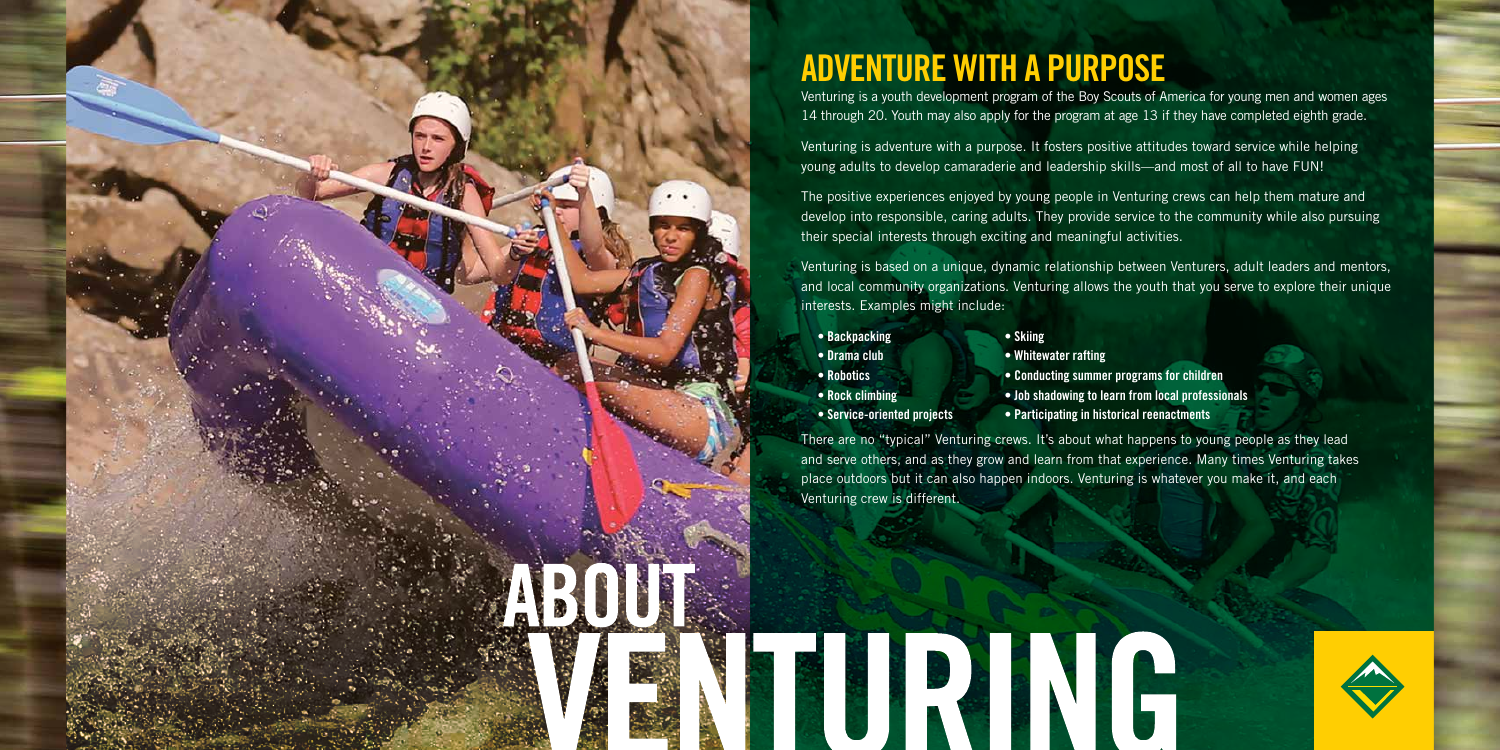VENTURING

- Venturers gain hands-on experience in goal-setting, time and project management, mentoring, and more.
- Venturers take part in community service projects and events.
- Participants develop a stronger sense of belonging and self-confidence, and develop character through the Scout Oath and Scout Law.
- Youth engage in physical activity with a focus on personal fitness and choosing new experiences outside their comfort zones.
- High-adventure opportunities are offered at the Summit Bechtel Reserve, Philmont Scout Ranch, Northern Tier, and Sea Base.

WHO DOES

# *YOUNG PEOPLE WITH THE CONNECTING NATURAL WORLD*

# YOUTH



- Parents can serve as volunteer leaders and share common experiences alongside their sons and daughters in Venturing.
- The Venturing Crew Advisor—an adult who supports, coaches, and trains youth leaders to run the crew gains new leadership and physical skills in the process. The activities and service opportunities are as much fun for the Advisor as for the Venturers.
- Parents and Advisors get the satisfaction of seeing young people grow through mentoring and teaching others.



# **ORGANIZATIONS**

- Each organization *owns* the crew they sponsor. They can use Venturing to further the organization's aims and values for youth.
- Venturing can be used to enhance an organization's existing youth program and to attract more youth.
- Venturing offers an opportunity for the entire family to participate.
- The organization gains extensive resources from the BSA, including Youth Protection training and other course materials.
- General liability insurance is provided through the BSA.